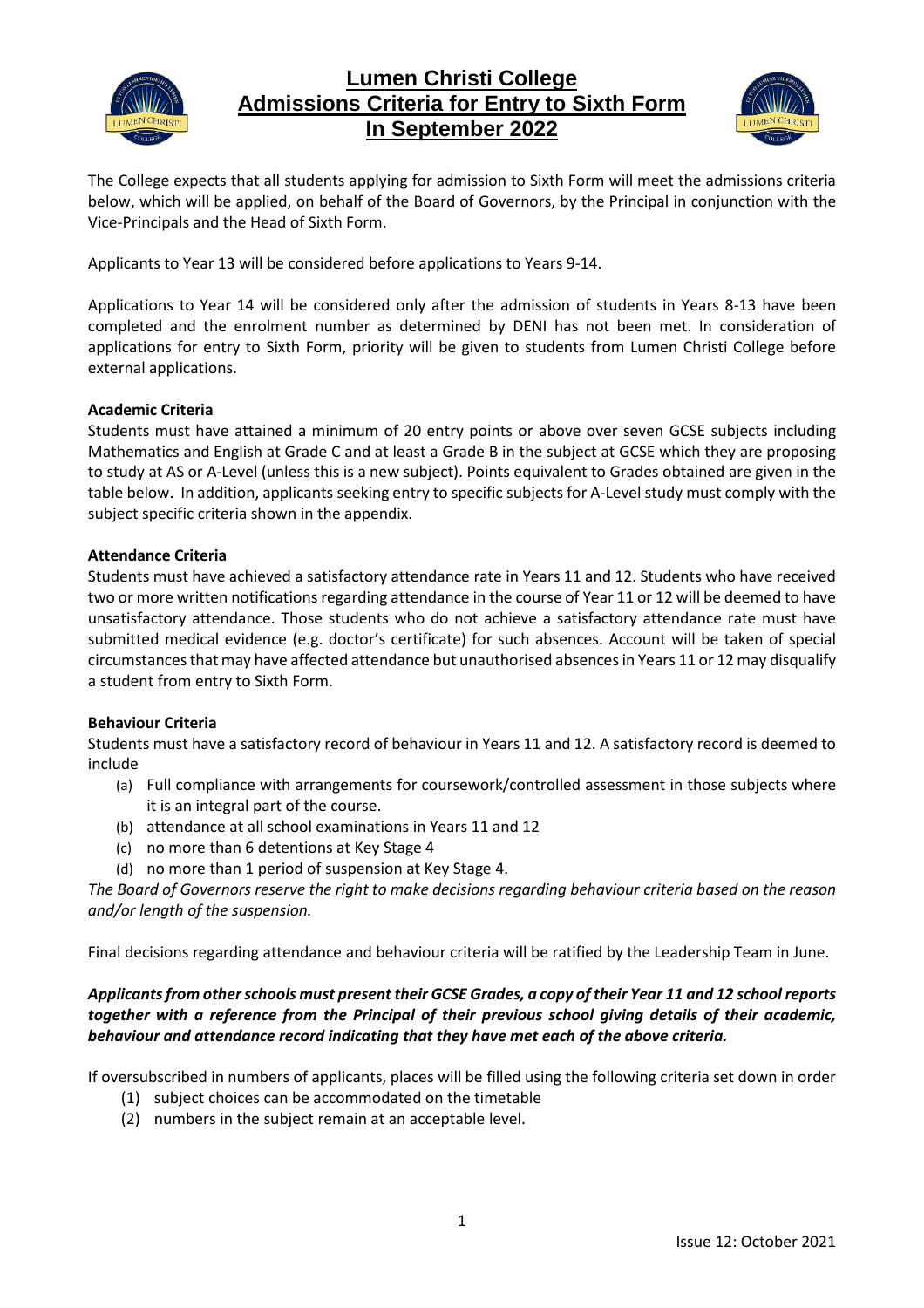If there are still more applicants who meet all of the above criteria for places available when the admissions criteria have been applied, remaining applicants will be ranked according to the points scores indicated below for each grade A\*-C for **all** GCSE subjects taken, highest total points score first.

| $A^*$ | A | Β | $\mathsf{C}^*$ |  |
|-------|---|---|----------------|--|
|       |   |   |                |  |

Where two or more applicants have the same points score for a remaining final place, places will be allocated by random computerised selection.

### **Extenuating Circumstances**

In exceptional circumstances, where a student does not meet the above admissions criteria due to extenuating circumstances determined by the Board of Governors to have had an adverse effect on performance or attendance, the Board of Governors, following the submission of a written appeal, may at its discretion, offer a place in Year 13 based upon an agreed educational contract with the student and parents.

#### **Appeals Process**

Any appeals against the decision to refuse an offer of a place at Sixth Form must be made in writing to the Chair of the Board of Governors no later than one week after receipt of the letter of refusal. The Appeals panel of the Board will consider any extenuating circumstances not available to the Leadership Team at a meeting where parent and student may make representation to them. Any subsequent decision to offer a place will be for admission to Year 13 only and conditional upon acceptance of academic performance, attendance and behaviour requirements for Year 13 agreed in contract, if any, with the Board of Governors at the time of admission. Admission to Year 14 will be conditional upon fulfilment, to the satisfaction of the Board of Governors, of the academic performance, attendance and behaviour requirements as well as any additional requirements which may be stipulated in a student's Year 13 contract, if any.

### **Criteria for all extra places made available by the Department of Education for admission into Year 13**

The Department of Education may, in response to a request from a school, increase the number of pupils that the school can admit to its Year 13. Places that become available in this way shall be allocated only to pupils who meet the basic eligibility criteria for Sixth Form Study in Lumen Christi College as set out above and shall be allocated in the order determined by the criteria to be applied in the order set down.

- 1. Pupils who have most recently completed Year 12 in Lumen Christi College.
- 2. Pupils from other schools where admission to an extra place at Lumen Christi College has been agreed by the Department of Education.\*

\* Parents should note how the Department of Education will, in response to a school's request, increase the school's enrolment number in order to allow an extra post-16 pupil to enrol. DE will only increase the school's enrolment number if it is content that each external pupil for whom a place is requested would not be able to pursue their post-16 course-choices at a suitable school without undertaking an unreasonable journey (i.e. a journey that by public transport would be over an hour from where the young person lives). If DE finds that no other suitable school may provide all of the post-16 courses that the pupil wishes to pursue – then DE will agree to a school's request for an extra place.

To determine what is a school of a type suitable for a pupil, DE considers all schools to be one of four types: *denominational, non-denominational, integrated and Irish-medium. A school requesting an extra place for a* post-16 pupil will belong to one of these four types and DE will consider any other school or school from this same type as suitable for the pupil. DE will also consider as suitable for the pupil any school from the same *type as the type of school that the child attended in Year 12.*